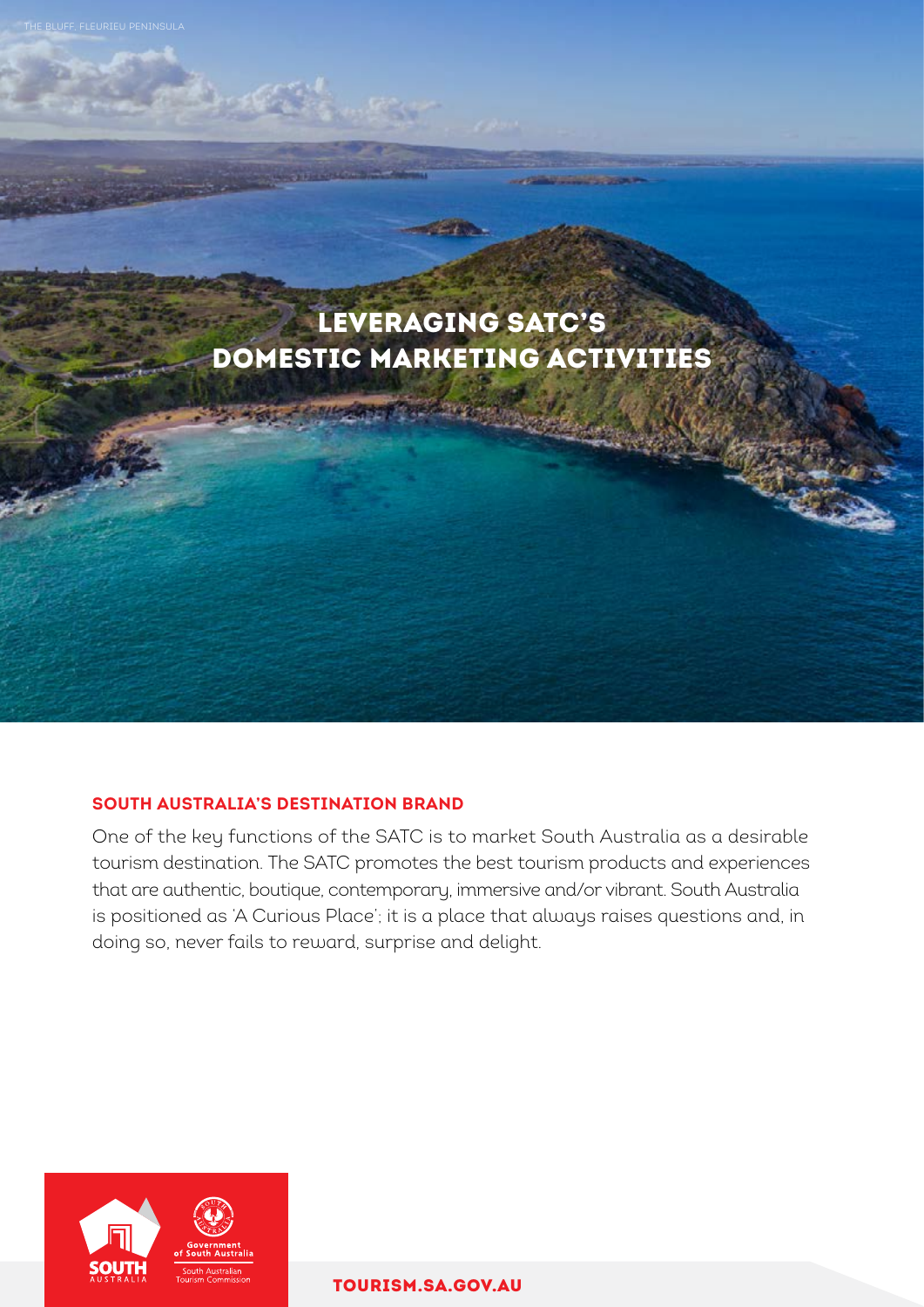## **THE SATC'S BRAND PILLARS FOCUS ON WHAT SOUTH AUSTRALIA DOES BEST**



### **NATURAL THERAPY**

From off-grid cabins to natural thermal pools on the edge of the outback, South Australia provides the perfect opportunity to slow down, disconnect and immerse yourself in nature without sacrificing comfort or style.



#### **ACCESSIBLE PROVENANCE**

When it comes to food and drink, South Australia delivers. Award winning gin created from local botanicals? We've got you covered. The best wine in the world? Yes actually, we've got it. Farm gates, restaurants and cellar doors where you get to meet the legendary makers? We have tons. Let us take your tastebuds on a hell of a ride in South Australia.



#### **WILDLIFE ENCOUNTERS**

We like to share our pristine beaches, iconic outback and wild coast with a whole host of iconic Australian wildlife. Up close and personal without the fences? Welcome to South Australia.



#### **A CURIOUS PLACE**

Pink lakes, underwater gardens, luminescent mushrooms and remote hotels. Curious yet? In South Australia, there's no obvious bucket list of things to do or see which means your curiosity is not only demanded, it's constantly rewarded in unforgettable and incredible ways.



#### **LOVES A PARTY**

Hosting more than 500 events over 52 weeks, the party never ends in South Australia! Our world-class events and festivals showcase our exceptional food and wine, sport, art and vibrant city life - there is seriously something for everyone!



#### **COOLEST BOUTIQUE CAPITAL**

Bursting with creativity and personality, our cool little capital is ready to be explored. Prepare for stunning architecture, immense street art, outdoor adventure and bustling bars and restaurants. And when you've had enough of the city, hop on a tram and hit the beach. Did someone say beach bar?

#### *Top Tip*

Refer to SATC's *Brand Toolkit* for more information about the state's tourism brand and how to access different assets to use in your own promotion.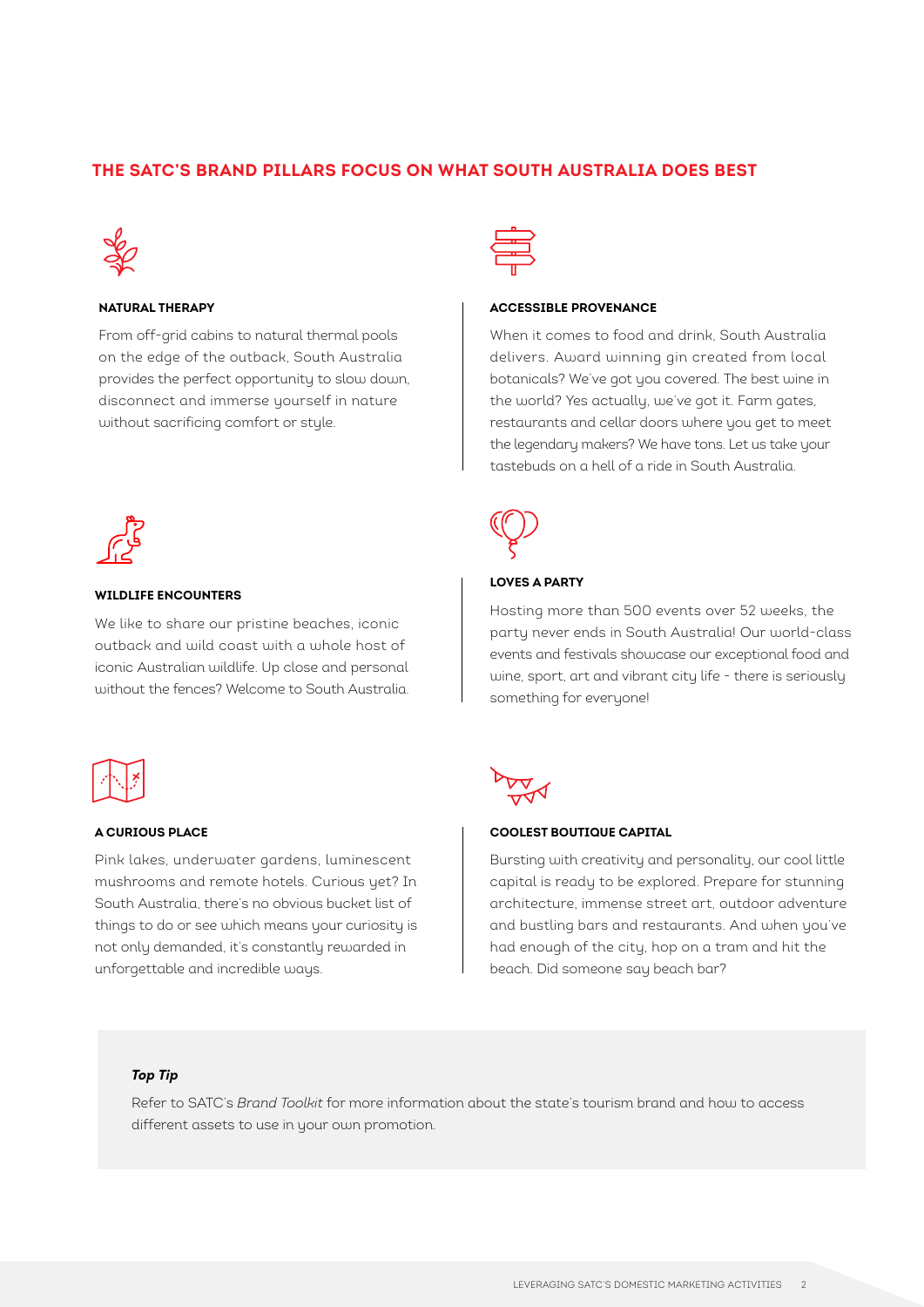## **UNDERSTANDING THE DOMESTIC MARKET**

The SATC promotes South Australia as a desirable tourism destination to a number of strategic target markets. One core market is of course, domestic travellers. The domestic market incorporates intrastate (South Australians) and interstate populations. SATC's **intrastate** marketing generally targets the Greater Adelaide audience (those living in metropolitan areas) to travel out into the state's 11 regional areas. Meanwhile, the SATC's **interstate** marketing focuses on key capital city audiences, such as Sydney, Melbourne and Brisbane, to first visit Adelaide and then disperse out further into key South Australian regions. Within this domestic market, the SATC heavily targets:





**AGES 25-54 YEARS OLD**

**HIGH YIELD EXPERIENCE SEEKERS**



**MOBILE-FIRST USERS**





**PROFESSIONAL URBAN FEMALES WITH A HOUSEHOLD INCOME OVER \$100,0000**

### *Top Tip*

In Australia, females are usually the key decision makers when it comes to planning travel. Therefore, the SATC tends to target females in domestic marketing campaign activity to ensure the right message gets to those who are more likely to make the bookings.

## **HOW DOES SATC MARKET TO DOMESTIC AUDIENCES?**

The objectives of SATC's marketing campaigns are to:

- Increase awareness of unique, exciting and unfamiliar tourism experiences in the state
- Challenge the existing perceptions people may have (e.g. "The City of Churches")
- Increase intention to book or plan a holiday in South Australia within the next year

The SATC uses a combination of highly targeted marketing mediums to help drive these objectives. Every campaign will differ, but typically they will feature a mix of traditional, digital and partnership marketing.

### **TRADITIONAL MARKETING**

Traditional methods of marketing can incorporate television or cinema advertisements, outdoor signage (such as billboards and bus shelters), radio and print advertisements.

### **DIGITAL MARKETING**

The SATC activates different digital platforms through a combination of paid, earned and owned assets.

- **Paid:** refers to display ads, broadcast video (i.e. 'catch-up TV') and boosting search optimisation
- **Earned:** is the organic reach through online searching and social media, as well as the likes of online editorials (PR)
- **Owned**: these are the digital assets that the SATC owns and controls, including [southaustralia.com](http://www.southaustralia.com), electronic database messages (EDMs/electronic newsletters), social media accounts (e.g. Facebook, Instagram, Twitter, YouTube)

### *Top Tip*

As social media continues to grow it can reach more consumers. Social media also helps to track consumer behaviour and get a better understanding of target markets' online habits through digital analytics.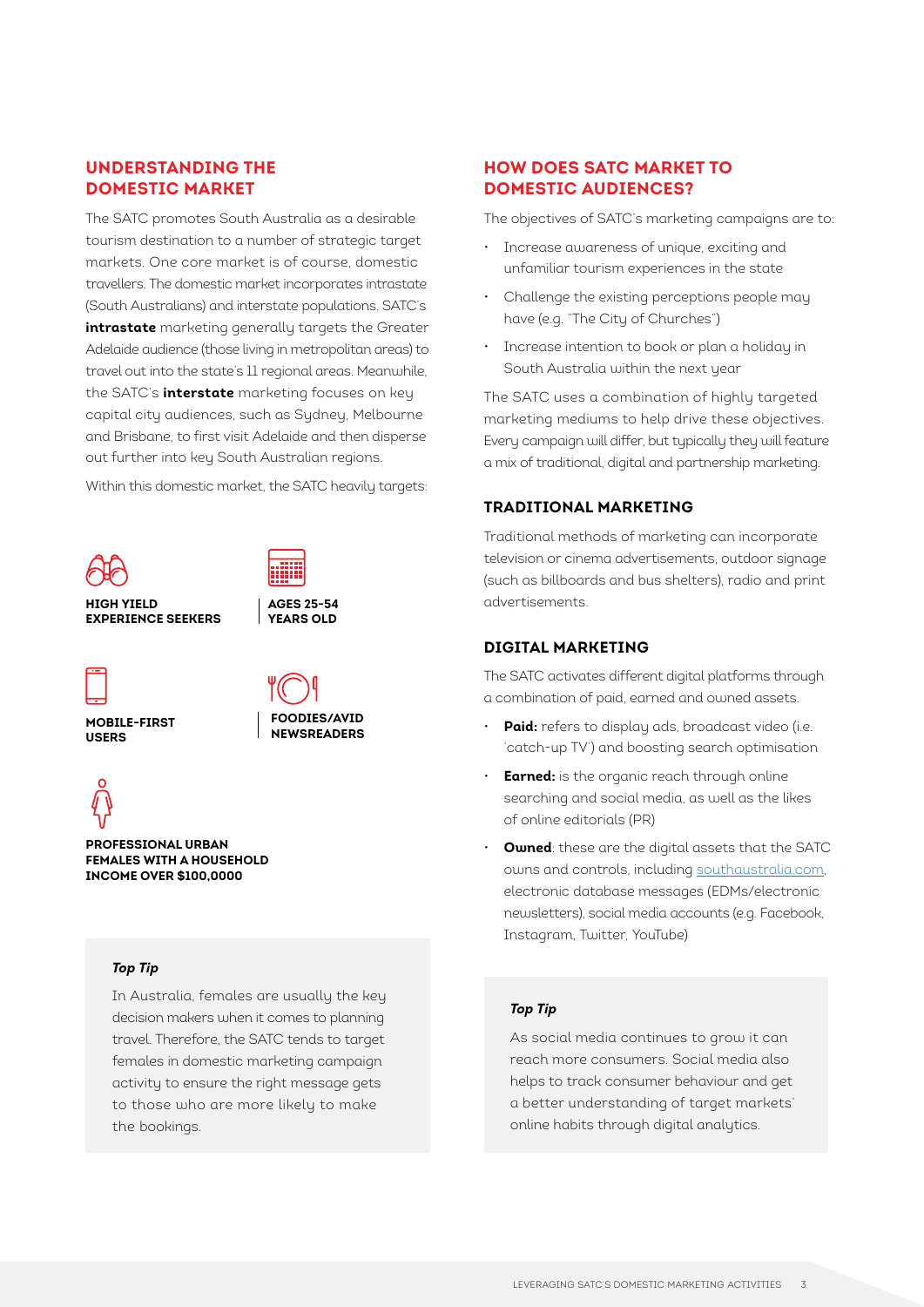### **PARTNERSHIP MARKETING**

The SATC works with travel distribution partners, such as airlines and online travel agents, to maximise the reach and duration of a campaign and to encourage bookings with a clear call to action (e.g. booking links attached to special promotions)

## **WHEN DOES SATC GO TO MARKET?**

The SATC targets specific in-market campaigns at a time when people are more likely to be looking for holiday inspiration. This is based off market intelligence and peak booking periods. Typically, the SATC aims to be in market a few months prior to the busiest times of year, which are around Easter and again in October.

### *Top Tip*

Visitors tend to book accommodation first, sometimes months in advance, and only book activities and experiences immediately before or once they arrive in the destination.

#### **ALWAYS-ON MARKETING**

'Always-On' is a digital media strategy that ensures the SATC is continuously telling the story of South Australia, driving visits to [southaustralia.com](http://www.southaustralia.com) and other industry leads at all times. This strategy promotes all of South Australia's regions, (focusing on the brand pillars), and targets online audiences based on their interests, previous engagement with South Australian digital content, or through supporting paid and organic search trends.

## **HOW CAN YOU LEVERAGE OFF SATC'S MARKETING ACTIVITY?**

Where an SATC campaign appears to align with your product offering, there are a number of ways in which you can leverage off of this activity to help promote your business or product.

List your business and or product/s on the Australian Tourism Data Warehouse (ATDW) and ensure existing listings are updated regularly. This content feeds directly through to southaustralia,com

- Depending on your target audience, replicate SATC campaign messaging to promote your specific product, while aligning with a broader marketing initiative
- □ Promote suggested itineraries, your insider tips on what to see and do in the area, as well as local accommodation, experiences and/or attractions. Clusters of tourism activities are usually more appealing for visitors than a stand-alone option.
- □ If your business is positioned on, or close to, one of SATC's six branded Road Trips, ensure you stock copies of the printed tear-off maps, provide links to the relevant Road Trip web page via your own website, use the relevant tags in social media posts and collaborate with other businesses on the route to encourage greater dispersal
- Reshare SATC's digital content (e.g. videos, links, posts, articles) with your online audience
- Use relevant tags and hashtags on social media (refer to *Working with the SATC* checklist for more information)
- Email a selection of your best images to [brandassets@sa.gov.au](mailto:brandassets%40sa.gov.au?subject=) to be considered for inclusion on SATC's Media Gallery (refer to *Working with the SATC* checklist for more information)
- Online bookable and digital savvy? Contact SATC's online team for digital tagging and data sharing information and opportunities: [onlinesatc@tourism.sa.com](mailto:onlinesatc%40tourism.sa.com?subject=)
- □ Refer to the Domestic Campaign Calendar to learn when the SATC is in market with specific travel distribution partners. If you are contracted with these partners, you might ask to be included in the campaign (refer to the *Working with Distribution Partners* fact sheet for more information)

### *Top Tip*

The SATC invests heavily into promoting [southaustralia.com,](http://www.southaustralia.com) which in turn creates leads to individual operators (i.e. 'click throughs' to your website or booking page). Through listing on the ATDW, you are increasing the likelihood of someone finding your product or business.